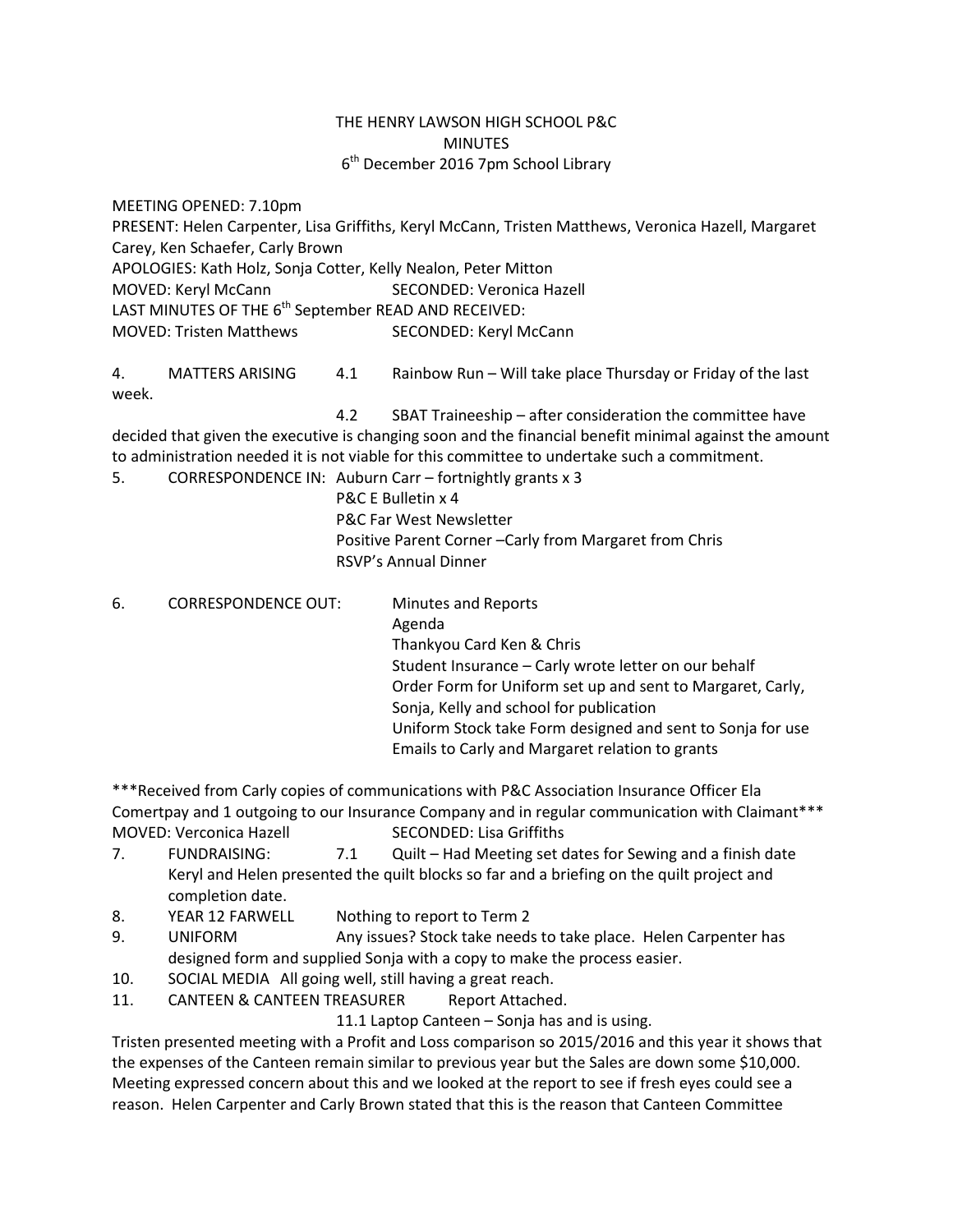meetings need to happen each month and report back to the P&C Committee as a whole. The meeting also suggested that Profit and Loss Comparisons are undertaken each term as that this doesn't happen again.

MOTION: A Profit and Loss statement be presented to the Whole Committee at the end of each School Term and compared to the previous year, and that a Canteen Committee meeting be held and report to each P&C meeting as per constitution.

MOVED: Verconica Hazell SECONDED: Tristen Matthews ALL IN FAVOUR

The meeting also discussed the issue of volunteers to assist in the canteen. The meeting resolved that 1 to 1 contact should be made from Sonja Cotter as Canteen Supervisor to all New Parents partically the New Year 7 Parents and they be asked if they would be interested or consider volunteering in the Canteen.

The meeting also suggested that next year when the New Parents for 2018 visit the school they be given a tour of the Canteen area on the Orientation day and that a Volunteers Form be available that day for Parents to complete.

| <b>MOVED: Verconica Hazell</b> | SECONDED: Ken Schaefer |
|--------------------------------|------------------------|
|                                |                        |

The Long Service Leave Fixed Term is due on the 21<sup>st</sup> December and Tristen Matthews suggested that we make a deposit into the account as no money has been added since 2013. Tristen suggested that a deposit of \$200 would be suffice, and that the fixed term be rolled for a further 6 months at the best rate available.

MOVED: Veronica Hazell SECONDED: Ken Schaefer ALL IN FAVOUR

Carly Brown made a presentation to Tristen Matthews and thanked her for her time and dedication to the position of Canteen Bookkeeper and supporter of the P&C and wished her and her family all the best in the future.

12. TREASURER Report Attached

12.1 Fixed Term due in December – as discussed above.

Lisa bought to the meetings attention that at the start of the year \$200 was taken from an account for the Uniform Float to be kept in the Canteen. Lisa stated that we needed to take the \$200 back from the float and put back into the General Account before the audit to balance the books. If the amount was from the General Account and not the Uniform account. Lisa is to confirm which account and write a cheque and reimburse the General Account if from there. MOVED: Lisa Griffiths SECONDED: Helen Carpenter ALL IN FAVOUR

13. PRINCIPAL Report Attached

Year 10 Projects to be listed and presented to the P&C committee for consideration of support. Carly Brown thanked Margaret for her support across the board School and Community and wished her all the best for her future.

ALL REPORTS AND CHEQUES RATIFIED.

MOVED: Lisa Griffiths SECONDED: Keryl McCann

14. GENERAL BUSINESS: 14.1 Christmas Dinner – well attend & everyone had a great night